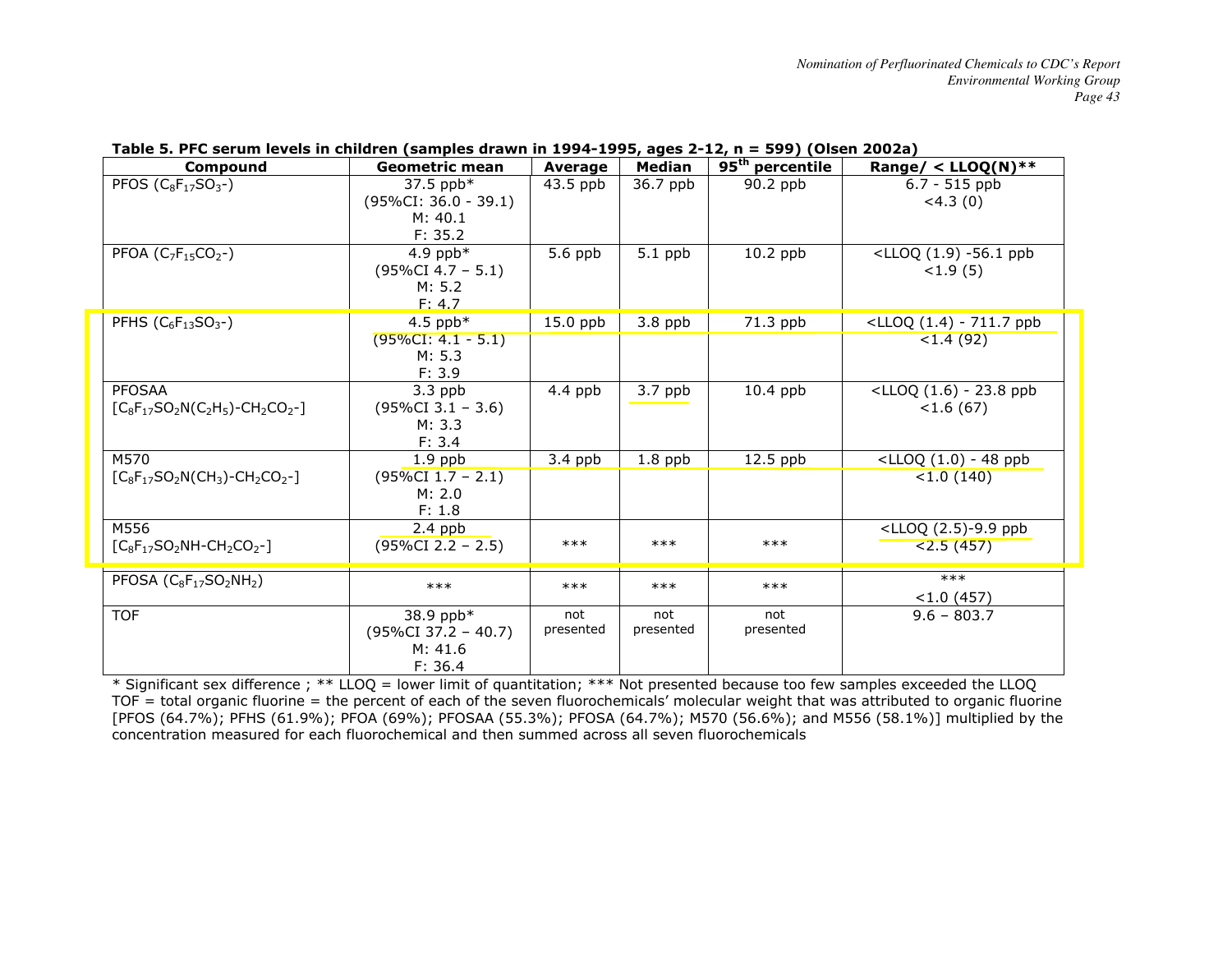| Compound                             | <b>Geometric mean</b>  | <b>Average</b> | <b>Median</b> | 95 <sup>th</sup> percentile | Range/ < $LLOQ(N)$ **                             |
|--------------------------------------|------------------------|----------------|---------------|-----------------------------|---------------------------------------------------|
| PFOS $(C_8F_{17}SO_3-)$              | 34.9 ppb*              | 43.7 ppb       | 35.8 ppb      | $90.5$ ppb                  | <lloq (4.3)="" -="" 1656="" ppb<="" td=""></lloq> |
|                                      | $(95\%CI 33.3 - 36.5)$ |                |               |                             | $<$ 4.3 $(1)$                                     |
|                                      | M: 37.8                |                |               |                             |                                                   |
|                                      | F: 32.1                |                |               |                             |                                                   |
| PFOA ( $C_7F_{15}CO_2$ -)            | 4.6 ppb $*$            | 5.6 ppb        | 4.7 ppb       | $12.9$ ppb                  | $\text{CLLOQ (1.9)} - 52.3 \text{ ppb}$           |
|                                      | $(95\%CI 4.3 - 4.8)$   |                |               |                             | <1.9(2)                                           |
|                                      | M: 4.9                 |                |               |                             |                                                   |
|                                      | F: 4.2                 |                |               |                             |                                                   |
| PFHS $(C_6F_{13}SO_3-)$              | $1.9$ ppb*             | $2.9$ ppb      | $1.6$ ppb     | 9.6 ppb                     | $\lt$ LLOQ (1.4) - 66.3 ppb                       |
|                                      | $(95\%CI 1.8 - 2.0)$   |                |               |                             | <1.4(72)                                          |
|                                      | M: 2.2                 |                |               |                             |                                                   |
|                                      | F: 1.6                 |                |               |                             |                                                   |
| <b>PFOSAA</b>                        | $2.0$ ppb              | $3.0$ ppb      | $1.4$ ppb     | 7.6 ppb                     | $\text{CLLOQ (1.6)} - 60.1 \text{ ppb}$           |
| $[C_8F_{17}SO_2N(C_2H_5)-CH_2CO_2-]$ | $(95\%CI 1.9 - 2.1)$   |                |               |                             | < 1.6(101)                                        |
|                                      | M: 1.9                 |                |               |                             |                                                   |
|                                      | F: 2.1                 |                |               |                             |                                                   |
| M570                                 | $1.3$ ppb              | $1.8$ ppb      | $0.9$ ppb     | 5.3 ppb                     | <lloq (1.0)="" -="" 19.0="" ppb<="" td=""></lloq> |
| $[C_8F_{17}SO_2N(CH_3)-CH_2CO_2-]$   | $(95\%CI 1.3 - 1.4)$   |                |               |                             | <1.0(63)                                          |
|                                      | M: 1.3                 |                |               |                             |                                                   |
|                                      | F: 1.3                 |                |               |                             |                                                   |
| M556                                 | $***$                  | $***$          | $***$         | $***$                       | <lloq-12.9 ppb<="" td=""></lloq-12.9>             |
| $[C_8F_{17}SO_2NH-CH_2CO_2-]$        |                        |                |               |                             | < 2.5(145)                                        |
| PFOSA $(C_8F_{17}SO_2NH_2)$          | $***$                  | $***$          | $***$         | $***$                       | $***$                                             |
|                                      |                        |                |               |                             | < 1.0(196)                                        |
| <b>TOF</b>                           | 31.7 ppb               | Not            | <b>Not</b>    | <b>Not</b>                  | $5.7 - 1083.2$                                    |
|                                      | $(95\%CI 30.4 - 33)$   | presented      | presented     | presented                   |                                                   |
|                                      | M: 41.6                |                |               |                             |                                                   |
|                                      | F: 36.4                |                |               |                             |                                                   |

## **Table 6. PFC serum levels in adults (samples drawn in 2000, focusing on ages 20-69, n = 645) (Olsen 2002b)**

\* Significant sex difference

 $**$  LLOQ = lower limit of quantitation

\*\*\* Not presented because too few samples exceeded the LLOQ

TOF = total organic fluorine = the percent of each of the seven fluorochemicals' molecular weight that was attributed to organic fluorine [PFOS (64.7%); PFHS (61.9%); PFOA (69%); PFOSAA (55.3%); PFOSA (64.7%); M570 (56.6%); and M556 (58.1%)] multiplied by the concentration measured for each fluorochemical and then summed across all seven fluorochemicals